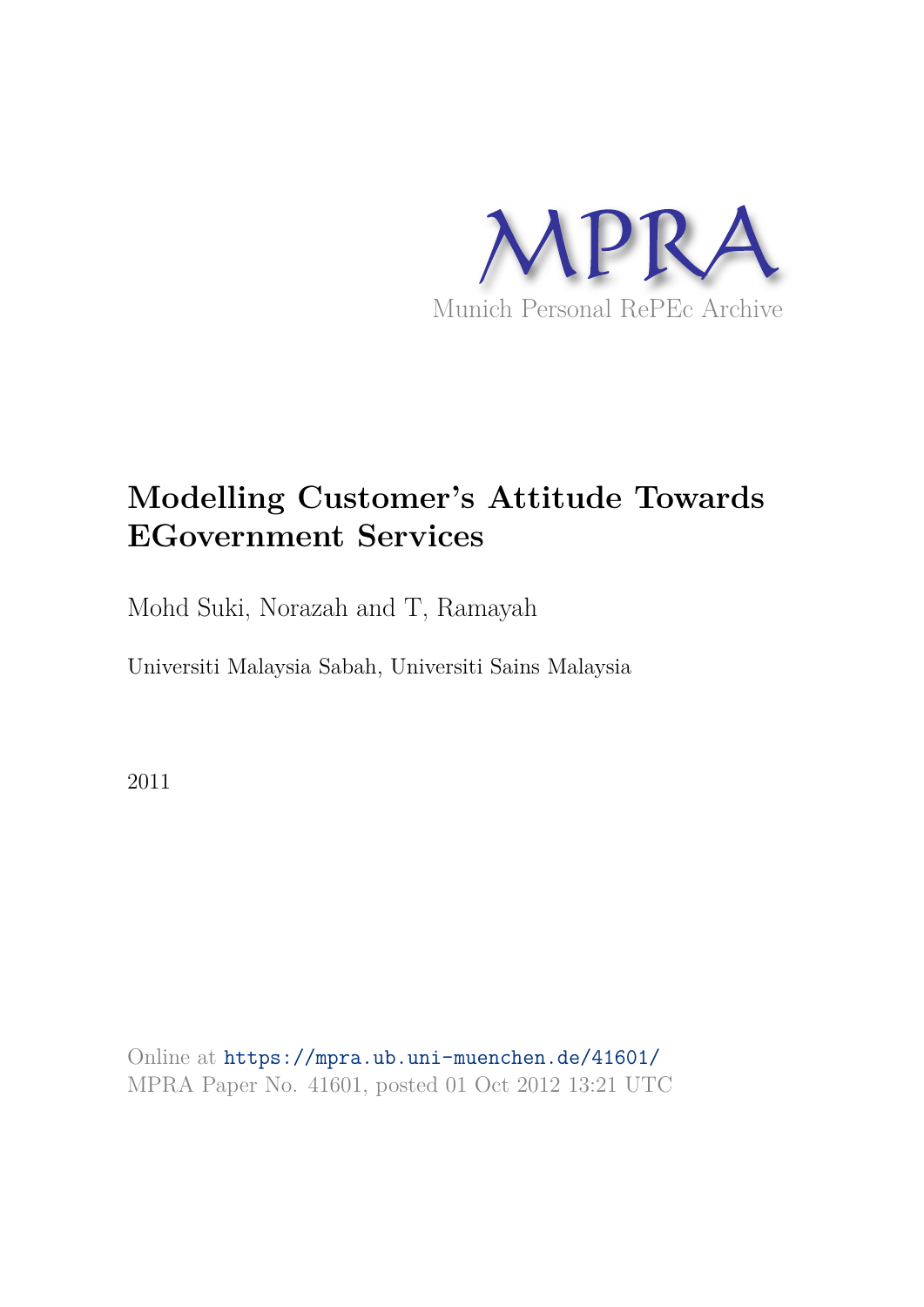# Modelling Customer's Attitude Towards E-Government Services

Norazah Mohd Suki and T Ramayah

*Abstract*—e-Government structures permits the government to operate in a more transparent and accountable manner of which it increases the power of the individual in relation to that of the government. This paper identifies the factors that determine customer's attitude towards e-Government services using a theoretical model based on the Technology Acceptance Model. Data relating to the constructs were collected from 200 respondents. The research model was tested using Structural Equation Modeling (SEM) techniques via the Analysis of Moment Structure (AMOS 16) computer software. SEM is a comprehensive approach to testing hypotheses about relations among observed and latent variables. The proposed model fits the data well. The results demonstrated that e-Government services acceptance can be explained in terms of compatibility and attitude towards e-Government services. The setup of the e-Government services will be compatible with the way users work and are more likely to adopt e-Government services owing to their familiarity with the Internet for various official, personal, and recreational uses. In addition, managerial implications for government policy makers, government agencies, and system developers are also discussed.

*Keywords***—**E-government, Structural Equation Modelling, Attitude, Service.

#### I. INTRODUCTION

 $E$ -GOVERNMENT has been defined as "the application of information and communications technology (ICT) of information and communications technology (ICT) to transform the efficiency, effectiveness, transparency and accountability of informational and transactional exchanges within government, between governments and government agencies at federal, municipal and local levels, citizens and businesses; and to empower citizens through access and use of information" [1]. In this digital era, governments are using the Internet to provide public services to its citizens, known as e-Government. The [2] defines electronic government, or e-Government as utilizing the Internet and the World Wide Web for delivering government information and services to citizens.

The [3] sees e-government as a process with five stages, which follow on from each other in increasing order of implementation difficulty, desirability for citizens, customers and society, and the levels of sophistication of the systems which are required:

1. A basic site holds electronic versions of the agency's Mayor print documents for public consumption. It gives basic information about the agency. Contact with the agency is by phone or mail, not e-mail. Site users cannot download forms or accomplish anything substantial online.

2. Electronic publishing occurs when the agency develops its external Web site to be an important element of its overall communications strategy. The agency begins to put a substantial part of its information online. Citizens or firms can download forms to fill in and post back, but cannot do online submissions.

3. Interactive e-publishing is reached when users can personalize how the site works for them. For instance, users can specify their address or postcode and see only relevant local information. All the agency's forms are downloadable, and some can be submitted online also. Extensive e-mail contacting of officials is encouraged.

4. A transactional Web site exists when users can accomplish specific dealings with the agency online. Users can authenticate themselves to the agency and register their identities reliably. They can then undertake a complete transaction with the agency online, for instance, making secure payments for a service, fee, fine, or tax using or not the agency's databases at various levels of security. At this stage, users can download and submit all forms online. The external Web site links fully to most of the agency's back-office systems.

5. Joined-up e-governance is achieved when public sector Web sites can facilitate 'one-stop shop' services online for citizens. Sites provide transparent access not just to the agency where people have logged on, but across central government agencies as a whole. Many agency processes use 'zero touch technologies', where transactions do not require any active intervention by a human employee to be accomplished. Agencies carefully research, analyze, and anticipate the needs of their users, for instance by alerting them proactively to opportunities for them to improve their welfare or to meet given deadlines (so-called 'zero stop shops').

The United Nations' Global e-Government Readiness Report [4] ranked Malaysia as second of the 11 countries in Southeast Asia for the e-Government readiness index in 2008, which is a composite index comprised of the web measure index, the telecommunication infrastructure index, and the human capital index. Malaysia received a score of only 0.6063, which is above the world average (0.4514) (see Table 1).

Norazah Mohd Suki is an associate professor at Universiti Malaysia Sabah, Labuan International Campus, Federal Territory of Labuan, Malaysia (email: azahsuki@yahoo.com).

T Ramayah is an associate professor at Universiti Sains Malaysia, Penang, Malaysia (e-mail: ramayah@gmail.com).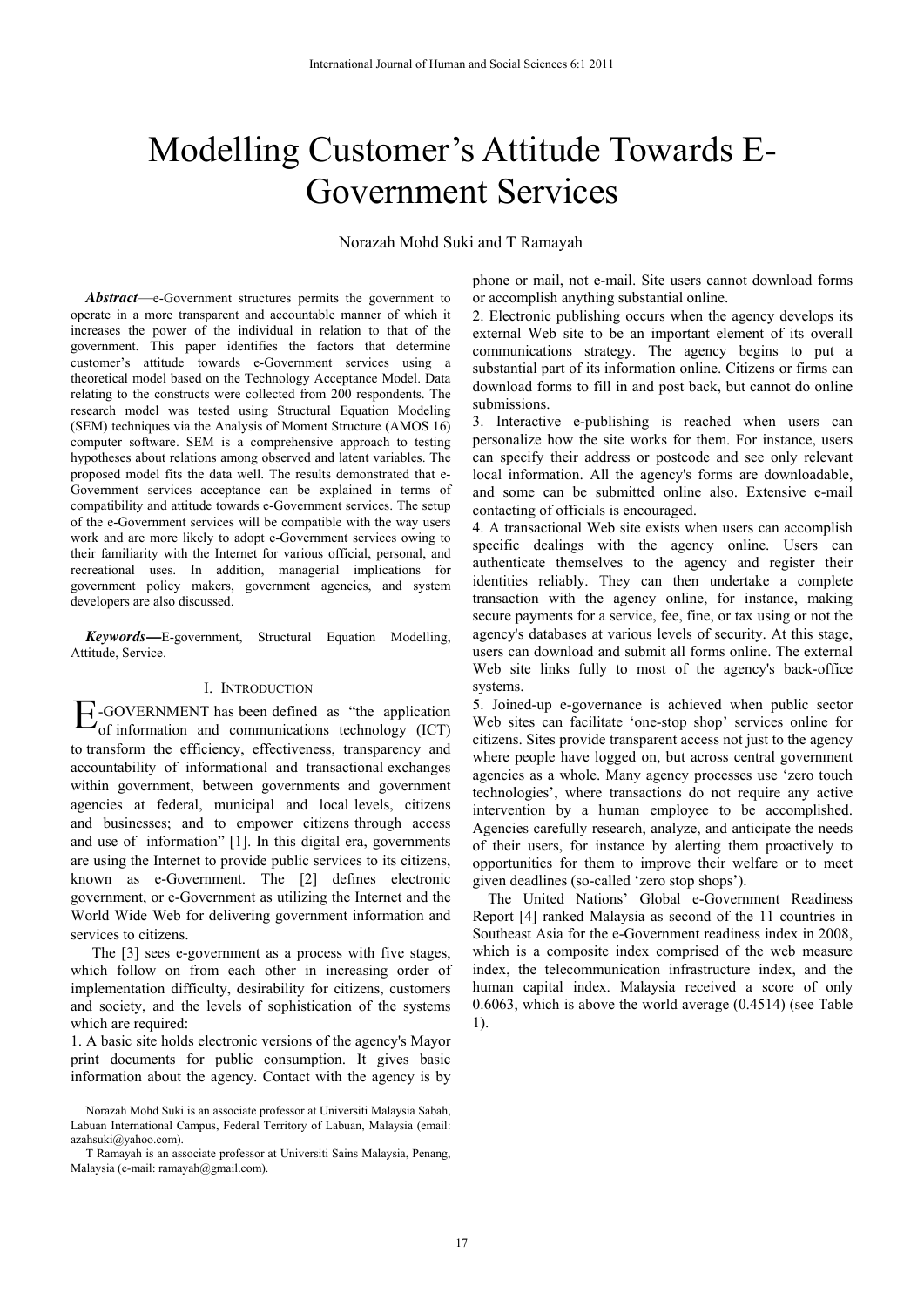| <b>TABLE I</b>                            |
|-------------------------------------------|
| E-GOVERNMENT READINESS FOR SOUTHEAST ASIA |

| Country       | 2008   | 2005         | 2008    | 2005    |
|---------------|--------|--------------|---------|---------|
|               | Index  | <b>Index</b> | Ranking | Ranking |
| Singapore     | 0.7009 | 0.8503       | 23      |         |
| Malaysia      | 0.6063 | 0.5706       | 34      | 43      |
| Thailand      | 0.5031 | 0.5518       | 64      | 46      |
| Philippines   | 0.5001 | 0.5721       | 66      | 41      |
| <b>Brunei</b> | 0.4667 | 0.4475       | 87      | 73      |
| Vietnam       | 0.4558 | 0.3640       | 91      | 105     |

Three reasons can be found to justify Malaysia's commitment to implementing e-Government services. Firstly, the expectations of the customers' (specifically in the business sector) are rising with regard to improved government services. Nowadays, customers' at large are demanding better services from the government and wondering why it cannot employ ICT and multimedia technologies the way the business sector can. Secondly, having an e-Government in place may reduce costs for the government in the long run, particularly during economic downturns. Thirdly, e-Government may spearhead the growth of the business sector through its many "network effects". For instance, the business sector can apply leverage on e-Government, thus, making it more competitive, efficient and productive. The success of such initiatives is dependent not only government support, but also on citizens' willingness to accept and adopt those e-Government services [5]. Much of the writing on e-Government and ICT development in general suffers from a technological focus, seemingly forgetting that humans have to use and operate the systems [6, 7, 8]. In view of the lack of empirical studies on determinants of customers' acceptance in relation to e-Government, and in order to understand where Malaysia is in terms of public organizational support for e-Government, it was decided that a preliminary exploratory investigation should be undertaken. Government decision makers, therefore, need an understanding of the factors that would encourage use of electronic rather than more traditional service delivery methods. Hence, this study represents an initial attempt to address customer's attitude towards e-Government services.

#### II. LITERATURE REVIEW

### *A.Theory of Technology Acceptance Model*

The Technology Acceptance Model (TAM) is an influential extension of Ajzen and Fishbein's Theory of Reasoned Action (TRA). It was introduced and developed by Fred Davis in 1986 [9]. TAM is a model derived from a theory that addresses the issue of how users come to accept and use specific technology. The model suggests that when users are presented with, for instance, a new software package, a number of variables influence their decisions about how and when they will use it. There are two specific variables, perceived usefulness and perceived ease of use, which are hypothesized to be fundamental determinants of user acceptance [10].

The Technology Acceptance Model (TAM) [9, 11] was widely used and accepted to explain the relationship between perceptions and technology use [12, 13]. According to TAM, individuals accept a particular system if they believe in the system. These believe are perceived usefulness (PU) and perceived ease of use (PEOU). PU is defined as the user's perception of the degree to which using the system will improve his or her performance in the workplace. PEOU is defined as the user's perception of the amount of effort they need, to use the system. Past research have provided evidence of the significant effect of perceived ease of use and perceived usefulness on behavioural intention (BI) [11, 12, 14, 15, 16, 17, 18]. In the e-Government literature, various studies (e.g. [19, 20] have also adopted TAM in their model to test or evaluate the citizen adoption of e-Government services.

Perceived usefulness and perceived ease of use were found to be significant constructs in the e-Government adoption literature (e.g. [5, 19]. Past research was inconsistent on whether perceived usefulness (PU) or perceived ease of use (PEOU) was the stronger determinant. According to Davis [9], perceived usefulness (PU) is shown as a primary determinant and perceived ease of use (PEOU) as a secondary determinant of intentions to use a certain technology. [21, 22] found that behavioral intention was largely driven by perceived usefulness. However, Wang [20] found that perceived ease of use (PEOU) was a stronger predictor of people's intention to e-file than perceived usefulness (PU). Perceived ease of use was found to have positively influenced the behavioural intention to use a system [23, 24, 25].

Compatibility is an 'integration factor' and is defined as "the degree to which an innovation is perceived as consistent with the existing values, past experience, and needs of potential adopters" [26]. As the user's utilisation of the target technology deepens, the compatibility will gradually change influencing in complex interaction with both PU and PEOU. [12] found that the degree to which potential adopters are prepared to accept an Information Technology is affected by the way they are accustomed to work. Moreover, the compatibility construct was also found to be a significant determinant in citizen's intention to use an e-Government service [10, 19, 27].

Attitude in [28]'s paradigm is classified into two constructs: attitude toward the object and attitude toward the behavior. The latter refers to a person's evaluation of a specified behavior. This evaluation of a specified behavior leads to certain behavioral intention that further results in certain behavioral action. Adapting this general principle, attitude toward use in the TAM model is defined as the mediating affective response between usefulness and ease of use beliefs and intentions to use a target system. In other words, a prospective user's overall attitude toward using a given system is an antecedent to intentions to adopt [9]. In user participation research, it is also believed that prior to system development, users are likely to have vaguely formed beliefs and attitudes concerning the system to be developed [29]. For the same reason, in consumer research, attitude is the construct that receives most attention and is used most widely for predicting consumers' likelihood to adopt a new technology [30].

Based on the literatures mentioned above, the following hypotheses were formulated: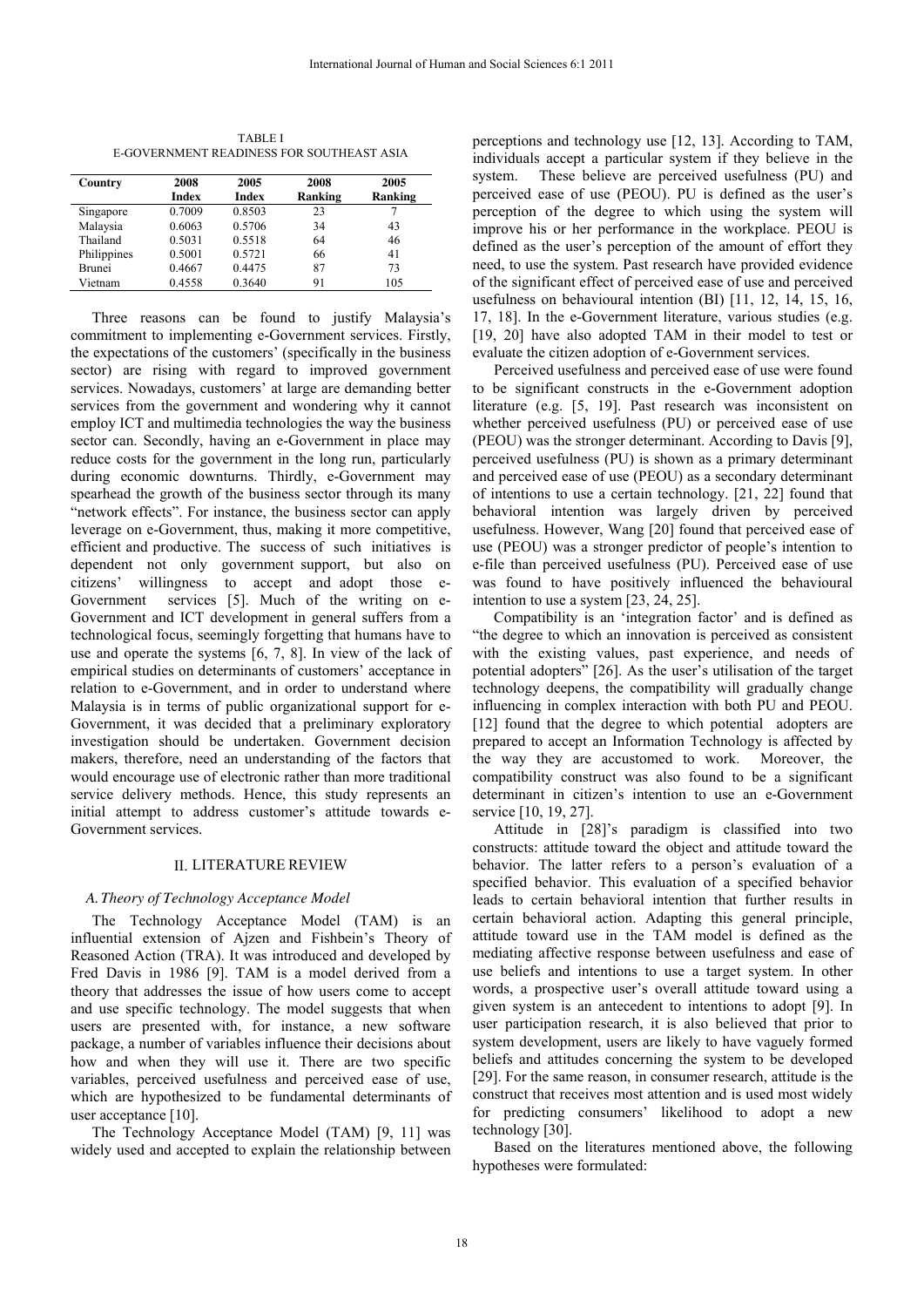H1. Perceived usefulness is significantly related to customer's attitude towards e-Government services.

H2. Perceived ease of use is significantly related to customer's attitude towards e-Government services.

H3. Compatibility is significantly related to customer's attitude towards e-Government services.

H4. Attitude is significantly related to customer's intention towards e-Government services.

#### III. METHODOLOGY

200 respondents (i.e. employees who work in Bayan Baru, Bayan Lepas, Sg. Dua, and Universiti Sains Malaysia staff, all located in Penang, Malaysia) were selected as the target sample using simple random sampling methods (as it requires only one stage of selection). They were chosen because they posses the information for the research project. The proposed research model and hypotheses were tested using Structural Equation Modeling (SEM) via the Analysis of Moment Structure (AMOS 16) computer program, a second-generation multivariate technique. It is used in confirmatory modeling to evaluate whether the data collected fit the proposed theoretical model.

SEM facilitates testing of the psychometric properties of the scales used to measure a variable, as well as estimation of the parameters of a structural model. In other words, it enables measurement of both the strength as well as direction of the relationships among the model variables [31]. This specific quality made SEM the most robust technique to analyze the flow construct; a construct whose dimensions which have been operationalized in various ways in literature [32]. As recommended by [33], multiple indicators of latent variables were used, so that measurement error can be estimated in an analysis, reducing the biasing effects of random and systematic errors. The instruments used for hypotheses formulation are presented in Table 2.

#### IV. FINDINGS AND DISCUSSION

#### *A.Demographic Profile of Respondents*

The demographic profile of the surveyed respondents is presented in Table 2. The total sample for the survey consists of 200 respondents. The gender distribution of the survey respondents is 53.5% males and 46.5% females. The results also reveal that the respondents are predominantly aged between 30 and 55 years, which is 63.5% of the sample. More than 60% of the respondents are married. The majority of the respondents have been educated to college or higher education level: 41.5% are diploma holders, while 47% have Bachelor degrees or professional qualifications. In addition, 73.5% of the respondents used the Internet a few times a week; 35.5% of the respondents have dial-up connections at home; 52.5% of the respondents have broadband at work; and only 4.5% have no computer in their homes.

TABLE II DEMOGRAPHIC PROFILE OF RESPONDENTS

|                                   | Frequency      | Percentage |
|-----------------------------------|----------------|------------|
| Gender                            |                |            |
| Male                              | 107            | 53.5       |
| Female                            | 93             | 46.5       |
| Age                               |                |            |
| 18 - 29 years old                 | 73             | 36.5       |
| 30 - 55 years old                 | 127            | 63.5       |
| Marital status                    |                |            |
| Single                            | 66             | 33.0       |
| Married                           | 134            | 67.0       |
| Have any children                 |                |            |
| N <sub>0</sub>                    | 70             | 35.0       |
| Yes                               | 130            | 65.0       |
| Race                              |                |            |
| Malay                             | 95             | 47.5       |
| Chinese                           | 49             | 24.5       |
| Indian                            | 56             | 28.0       |
| Level of education                |                |            |
|                                   |                |            |
| Secondary school                  | 21             | 10.5       |
| Diploma                           | 83             | 41.5       |
| Professional                      | 53             | 26.5       |
| Bachelor degree                   | 41             | 20.5       |
| Masters degree                    | 2              | 1.0        |
| Sector of occupation              |                |            |
| Government                        | 69             | 34.5       |
| Non-government                    | 125            | 62.5       |
| Not applicable                    | 6              | 3.0        |
| Salary range                      |                |            |
| Not applicable                    | 6              | 3.0        |
| $>$ RM 1000                       | 20             | 10.0       |
| RM 1000 to RM 2000                | 115            | 57.5       |
| RM 2001 to RM 3000                | 52             | 26.0       |
| RM 3001 to RM 4000                | $\overline{4}$ | 2.0        |
| $<$ RM 4000 $\,$                  | 3              | 1.5        |
| Internet usage                    |                |            |
| Never                             | 15             | 7.5        |
| Less than per month               | 10             | 5.0        |
| Once a month                      | 10             | 5.0        |
| Once a week                       | 18             | 9.0        |
| Few times a week                  | 147            | 73.5       |
| Network facilities at home        |                |            |
| No computer                       | 39             | 19.5       |
| Have / cannot connect to Internet | 44             | 22.0       |
| Dial up                           | 71             | 35.5       |
| <b>Broadband</b>                  | 46             | 23.0       |
| Network facilities at work        |                |            |
| No computer                       | 9              | 4.5        |
| Have / cannot connect to Internet | 19             | 9.5        |
| Dial up                           | 39             | 19.5       |
| LAN                               | 28             | 14.0       |
| Broadband                         | 105            | 52.5       |

#### *B. Structural Equation Modeling*

The research model was tested using structural equation modeling (SEM) techniques via the AMOS 16 computer software. SEM is a model analysis technique encompassing methods such as covariance structure analysis, latent variable analysis, confirmatory factor analysis, path analysis and linear structural relation analysis [34]. SEM is also particularly useful in this paper because it can estimate "a series of separate, but interdependent, multiple regression equations simultaneously" in a specified structural model [34]. Therefore, SEM is the most suitable analysis to estimate the strength of casual relationship of these constructs.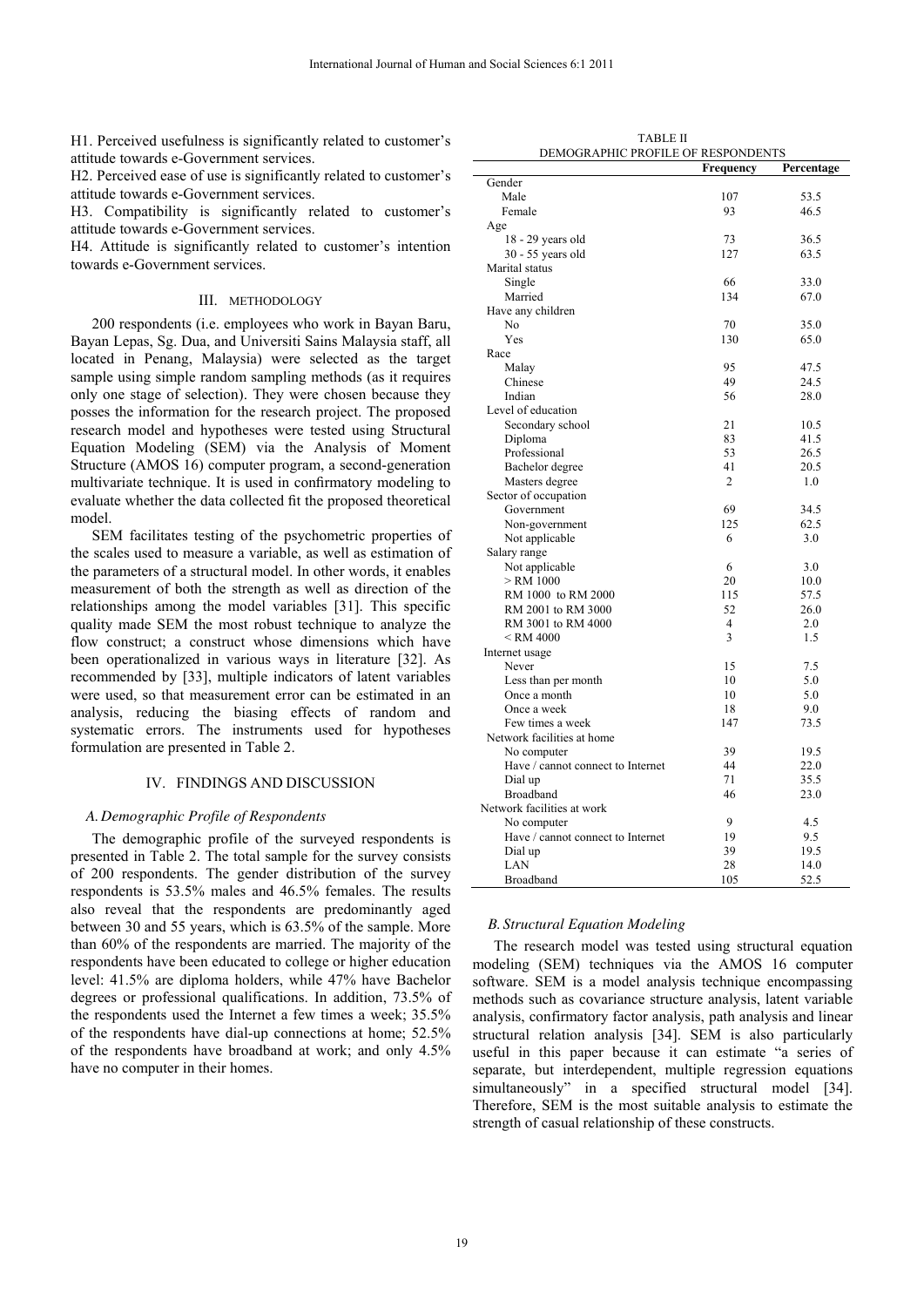#### *C.Reliability ad Validity*

Convergent validity was assessed with three tests recommended by [35]. Table 3 lists the standardized loadings, composite reliabilities, and variance-extracted estimates. Standardized factor loadings are indicative of the degree of association between scale items and a latent variable. The loadings were highly significant. Composite reliabilities, similar to Cronbach's alpha, range from 0.829 to 0.960, all meeting or exceeding the minimum limit of 0.70. Varianceextracted estimates are measures of the variation explained by the latent variable to random measurement error [34] and ranged from 0.668 to 0.933 (see Table 3), all exceeding the recommended lower limit of 0.5 [31]. All tests supported convergent validity of the scales. Thus, all factors in the measurement model had adequate reliability and convergent validity.

TABLE III RELIABILITY AND FACTOR LOADINGS

| <b>Constructs /Measurement</b>      | LL MOIL I I INDITICTOR LOIDINGS<br><b>Standardized</b> | <b>CR</b> | <b>AVE</b> |
|-------------------------------------|--------------------------------------------------------|-----------|------------|
| <b>Items</b>                        | Loadings                                               |           |            |
| <b>Perceived Usefulness (PU)</b>    |                                                        | 0.960     | 0.822      |
| use4                                | 0.842                                                  |           |            |
| use1                                | 0.979                                                  |           |            |
| use2                                | 0.93                                                   |           |            |
| use3                                | 0.87                                                   |           |            |
| <b>Perceived Ease of Use (PEOU)</b> |                                                        | 0.892     | 0.776      |
| ease3                               | 0.679                                                  |           |            |
| ease2                               | 0.603                                                  |           |            |
| ease1                               | 0.973                                                  |           |            |
| ease4                               | 0.849                                                  |           |            |
| Compatibility (COM)                 |                                                        | 0.952     | 0.933      |
| com3                                | 0.956                                                  |           |            |
| com2                                | 0.919                                                  |           |            |
| com1                                | 0.924                                                  |           |            |
| Attitude (ATTITUDE)                 |                                                        | 0.829     | 0.668      |
| attitude3                           | 0.95                                                   |           |            |
| attitude2                           | 0.184                                                  |           |            |
| attitude1                           | 0.754                                                  |           |            |
| attitude4                           | 0.782                                                  |           |            |
| Intention to Use (INTENTION)        |                                                        | 0.883     | 0.755      |
| intention3                          | 0.591                                                  |           |            |
| intention2                          | 0.775                                                  |           |            |
| intention1                          | 0.898                                                  |           |            |

To examine discriminant validity, we compared the shared variances between factors with the average variance extracted of the individual factors. Table 4 shows the inter-construct correlations off the diagonal of the matrix. This showed that the shared variance between factors were lower than the average variance extracted of the individual factors, confirming discriminant validity [31]. In summary, the measurement model demonstrated discriminant validity.

TABLE IV

| <b>CORRELATIONS BETWEEN VARIABLES</b> |       |       |       |       |       |
|---------------------------------------|-------|-------|-------|-------|-------|
|                                       |       |       |       | 4     |       |
| $(1)$ COM                             | 0.966 |       |       |       |       |
| $(2)$ PEOU                            | 0.562 | 0.880 |       |       |       |
| $(3)$ PU                              | 0.703 | 0.463 | 0.907 |       |       |
| (4) ATTITUDE                          | 0.547 | 0.310 | 0.423 | 0.817 |       |
| (5) INTENTION                         | 0.443 | 0.283 | 0.376 | 0.574 | 0.869 |

## *D.Structural Model*

[36] suggested a similar set of fit indices used to examine the structural model. The Comparative Fit Index (CFI), Goodness of Fit Index (GFI), Normed Fit Index (NFI), and Root Mean Square Error of Approximation (RMSEA) were used to judge the model fit.

CFI: The Comparative Fit Index is a recommended index of overall fitness [35]. This index compares a proposed model with the null model assuming that there are no relationships between the measures. CFI values close to 1 are generally accepted as being indications of well-fitting models [37]. A CFI value greater than 0.90 indicates an acceptable fit to the data [38].

RMSEA: The RMSEA provides information in terms of discrepancy per degree of freedom for a model. The index used to assess the residuals. It adjusts the parsimony in the model and is relatively insensitive to sample size. According to [39], RMSEA must be equal to or less than 0.08 for an adequate model fit.

GFI: The Goodness of Fit Index measures the fitness of a model compared to another model. The index tells what proportion of the variance in the sample variance-covariance matrix is accounted for by the model. This should exceed 0.90 as recommended by [34] for a good model.

AGFI: Adjusted GFI is an alternate GFI index in which the value of the index is adjusted for the number of parameters in the model. Few number of parameters in the model relative to the number of data points. AGFI value greater than 0.80 indicates an acceptable fit to the data [40].

NFI: The Normed Fit Index measures the proportion by which a model is improved in terms of fit compared to the base model [34]. The index is simply the difference between the two models' chi-squares divided by the chi-square for the independence model. Values of 0.90 or higher indicate good fit. NFI values of 0.90 or greater indicate an adequate model fit [38].

As suggested in the literatures [41, 42, 43] the model fit was assessed using these indices. The accepted thresholds for the indices  $\chi^2$ /df ratio should be less than 3; the values of GFI, NFI, CFI, and IFI should be greater than 0.9; and RMSEA is recommended to be up to 0.05, and is acceptable up to 0.08 [44]. RMSEA should be below 0.10 [45]. As shown in Table 5, all of the model-fit indices exceed the respective common acceptance levels suggested by previous research, demonstrating that the model exhibited a good fit with the data collected. Thus, we could proceed to examine the path coefficients of the structural model.

#### *E.Analysis of Paths*

The results of the model imply that all the variables in the model were statistically significant as well. These parameters provide evidence of strong support for overall stability of the model. Furthermore, the squared multiple correlations for the structural equations index, which indicate the relative amount of variance of the dependent variable explained by the explanatory variables (see [42]) was 33%. The results show that a moderate proportion of variance  $(R^2 = 33\%)$  is explained in the customers' intention to use e-Government services. Having established the adequacy of the model's fit, it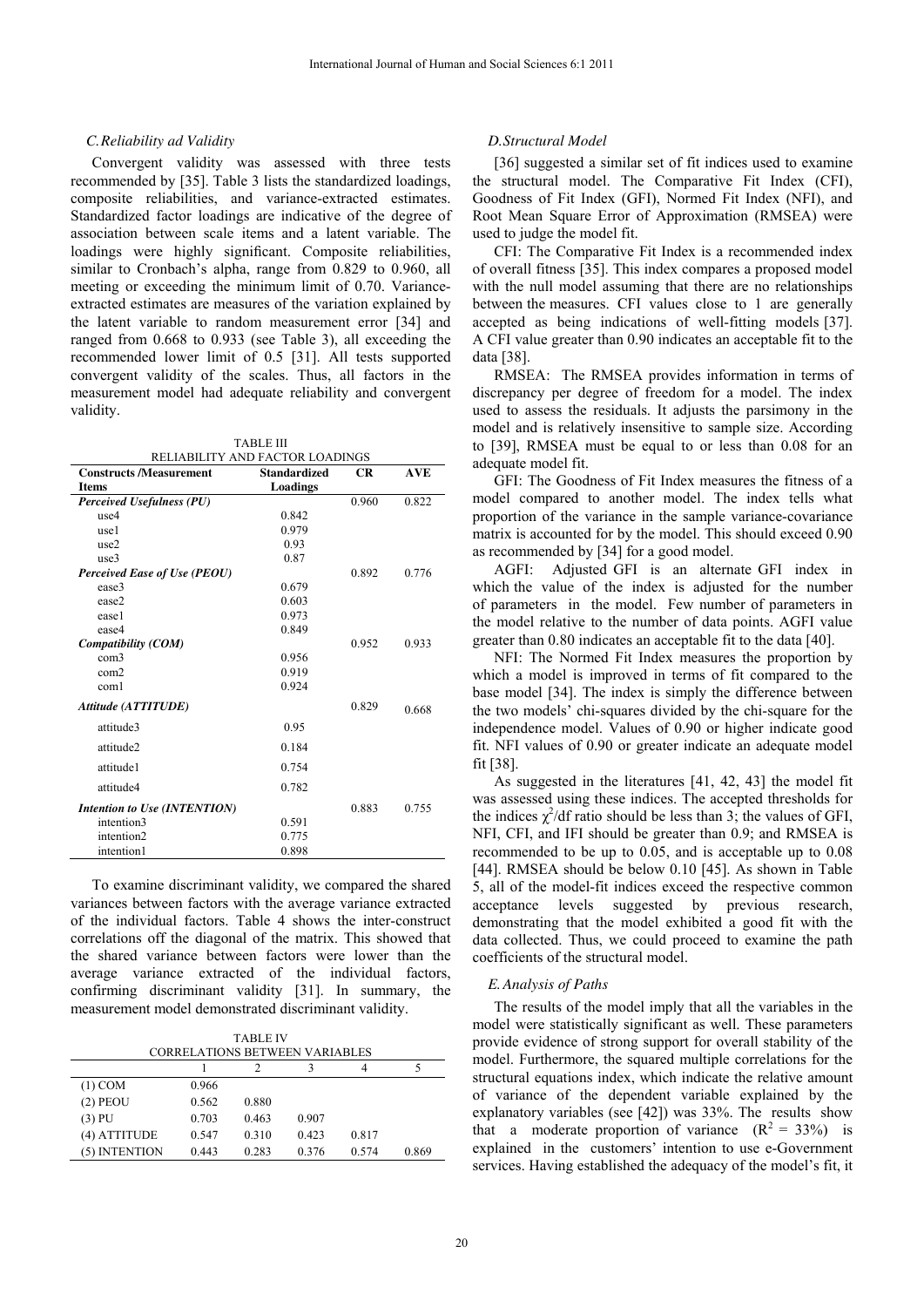is appropriate to examine individual path coefficients. This analysis is presented in Table 6.

| MODEL FIT SUMMARY FOR RESEARCH MODEL      |           |       |  |  |
|-------------------------------------------|-----------|-------|--|--|
| <b>Fit Indices</b>                        | Benchmark | Value |  |  |
| Absolute fit measures                     |           |       |  |  |
| CMIN $(\gamma^2)$                         |           | 8.788 |  |  |
| DF                                        |           | 3     |  |  |
| CMIN $(\chi^2)/DF$                        | 3         | 2.929 |  |  |
| GFI (Goodness of Fit Index)               | 0.9       | 0.983 |  |  |
| RMSEA (Root Mean Square Error of          | 0.10      | 0.098 |  |  |
| Approximation)                            |           |       |  |  |
| <b>Incremental fit measures</b>           |           |       |  |  |
| AGFI (Adjusted Goodness of Fit Index)     | 0.80      | 0.915 |  |  |
| NFI (Normed Fit Index)                    | 0.90      | 0.976 |  |  |
| CFI (Comparative Fit Index)               | 0.90      | 0.984 |  |  |
| IFI (Incremental Fit Index)               | 0.90      | 0.984 |  |  |
| RFI (Relative Fit Index)                  | 0.90      | 0.922 |  |  |
| <b>Parsimony fit measures</b>             |           |       |  |  |
| PCFI (Parsimony Comparative of Fit Index) | 0.50      | 0.295 |  |  |
| PNFI (Parsimony Normed Fit Index)         | 0.50      | 0.293 |  |  |

TABLE V

The effect of Perceived Usefulness on Attitude was not significant ( $\beta$  = 0.076; *p*>0.05). Properties of the causal paths (standardized path coefficients) are shown in Table 6. Thus, *H1* was not supported: using the e-Government services would minimally improve users' performance and productivity. To them, the degree to which the e-Government services is perceived to be less useful to influence their attitudes: where the impression is not good, users form attitudes and are less inclined to use the system. Users anticipated finding the e-Government services less useful though it would enhance their effectiveness. The result is contrary to [21, 22] who found that behavioral intention was largely driven by perceived usefulness.

 TABLE VI PATH COEFFICIENTS AND HYPOTHESIS

| <b>TESTING</b>                    |                 |      |        |  |
|-----------------------------------|-----------------|------|--------|--|
| Path                              | <b>Estimate</b> | S.E. | C.R.   |  |
| H1 ATTITUDE <--- PU               | .077            | .076 | .915   |  |
| H <sub>2</sub> ATTITUDE <--- PEOU | $-.004$         | .099 | $-060$ |  |
| $H3$ ATTITUDE $\leq$ --- COM      | $.495*$         | .064 | 5.517  |  |
| H4 INTENTION <--- ATTITUDE        | $.574*$         | .035 | 9.890  |  |
| $*_{n<}$ 0.05                     |                 |      |        |  |

 $p < 0.05$ 

Next, Perceived Ease of Use had a negative insignificant influence on Attitude ( $β = -0.004$ ;  $p > 0.05$ ). Thus, *H2* was also not supported. Learning to use the e-Government services would be less beneficial to them as they would find it not easy to get better service via the system. Moreover, it would be difficult for them to become skillful at using the e-Government services. Hence, the finding is divergent to [20, 23, 24, 25]'s study who found that perceived ease of use (PEOU) was a stronger predictor of people's intention to the system usage than perceived usefulness (PU).

In line with the theoretical expectations, Compatibility had a strong positive and highly significant influence on Attitude ( $\beta$  = 0.495; *p*<0.05), suggesting support for *H3*. In coherence to prior researchers, compatibility construct was found to be a significant determinant in citizen's intention to use an e-Government service [19, 27]. From these results it seems that the setup of the e-Government services will be compatible with the way users work and are more likely to adopt eGovernment services owing to their familiarity with the Internet for various official, personal, and recreational uses.

*H4* was also supported as  $p<0.05$  ( $\beta$  = 0.574). Attitude had a strong positive and highly significant influence on Intention to use e-Government services. Encouragingly, users found that using the e-Government system would be a pleasant experience for them, as it is a good idea. They would be able to use the e-Government system well because they have the resources, knowledge and ability to use it successfully.

#### V.CONCLUSION AND IMPLICATIONS

An empirical study was conducted to examine customer's attitude towards e-Government services. The results demonstrated that e-Government services acceptance can be explained in terms of compatibility and attitude towards e-Government services. In addition, managerial implications for government policy makers, government agencies, and system developers were also discussed. The findings make which are both customer-oriented and evidence-based. For governmental policy makers responsible for future strategic planning of e-Government services, this study makes further recommendations.

e-Government can increase citizen satisfaction, improve government efficiency, and drive down transaction costs as it represents the free flow of information that improves knowledge, opportunity, relationships, time effectiveness, and even encourages the standardization of products and ideas because citizens view a common set of information.

Accordingly, to effectively evaluate the performance of e-Government services, policy makers can improve strategic planning for e-Government service investments through monitoring these four factors as intention indicators. Subsequently, in order to ensure e-Government service users' loyalty, policy makers need to concentrate on the following when devising their marketing strategies for e-Government services: improving user interface with e-Government services, enhancing services security mechanisms, employing mass media marketing, and increasing the availability of necessary hardware and software for e-Government service use. Furthermore, when promoting and marketing e-Government service adoption, policy makers should advertise users' successful experiences to attract non-users.

For governmental agencies responsible for developing implementation strategies for e-Government services, this study provides several recommendations. The important determinants of e-Government services use are compatibility and attitude. To successfully implement e-Government services given resource constraints, it is recommended that governmental agencies set priorities based on the relative importance of the factors. Next, to foster positive attitudes towards e-Government services, governmental agencies should develop implementation strategies that emphasize the usefulness of e-Government services, work style compatibility, and user trust.

For system developers responsible for e-Government services design, it is worth taking note that attitude and compatibility are key factors influencing user acceptance of e-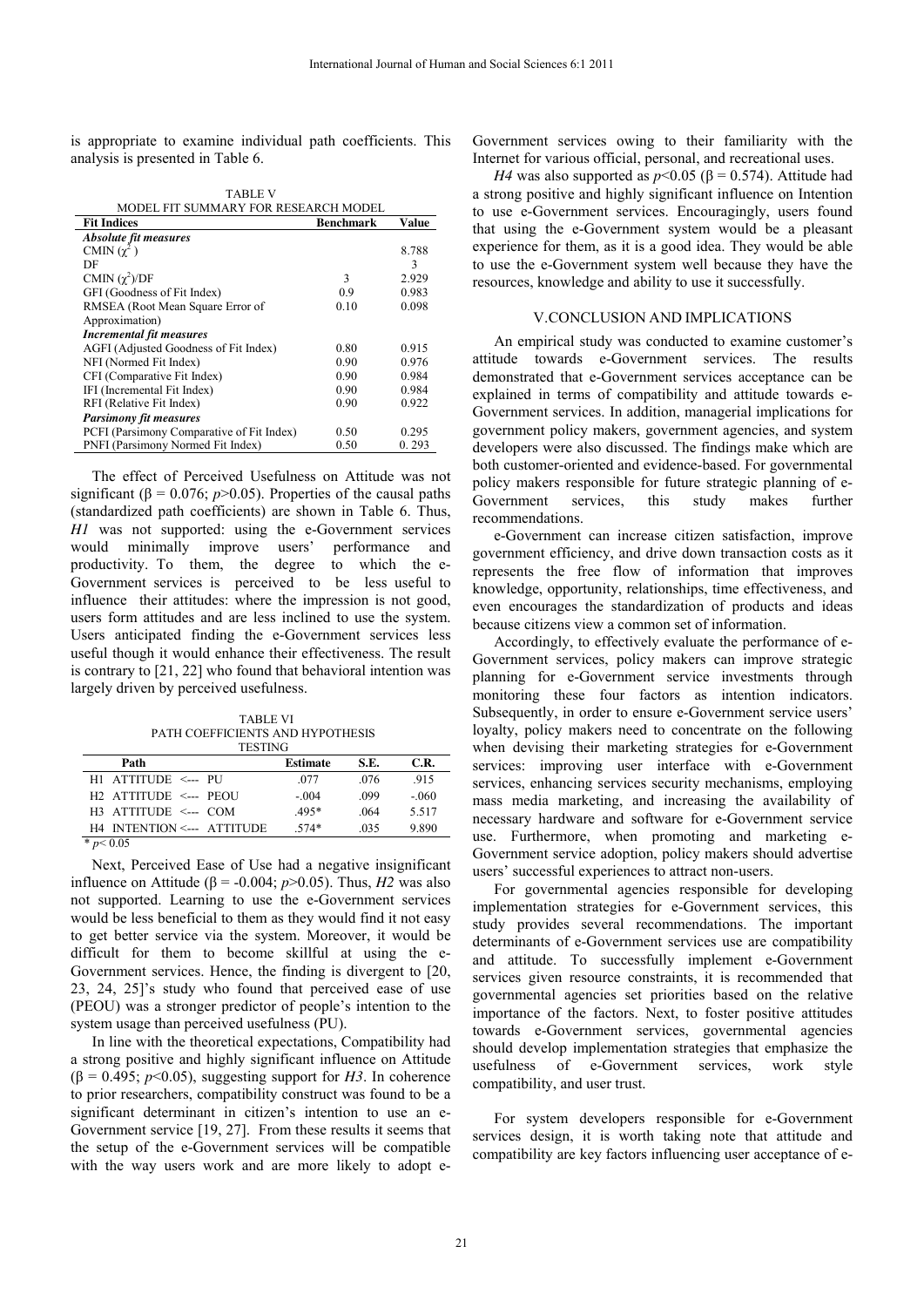Government services. Therefore, system developers should provide a user-friendly interface, reinforce security mechanisms for e-Government services, and design a suitable information system flow more compatible with user work styles. Furthermore, to support e-Government service adoption, system developers should focus on developing effective user guidance, continuously improving security mechanisms, and using the practicing Internet community for promoting e-Government services and sharing use experience.

In order to ensure that future research is more accurate and reliable, studies should be based on more than the four variables used here as e-Government is affected by many factors. This is because these four variables cannot fully explain the factors influencing customers' acceptance of e-Government services. Consequently, future findings might be inconclusive. e-Government will continue to be an important topic to monitor, as it will dramatically affect the life of the individual citizen and their governments on a global scale.

#### **REFERENCES**

- [1] E. Tambouris, S. Gorilas and G. Boukis, Investigation of electronic government, 2001, [Online], Available: http://www.egovproject.org/egovsite/
- tambouris\_panhellenic.pdf#search='investigation%20of%20electronic %20government [8 May, 2010].
- United Nations Division for Public Economics and Public Administration, Benchmarking E-Government: A global perspective, assessing the progress of the UN member states, 2002, [Online], Available:
	- http://unpan1.un.org/intradoc/groups/public/documents/un/unpan00398 4.pdf. [2 May, 2010].
- [3] Australian National Audit Office, How to decide to use the Internet to deliver government programmes and services, Australian National Audit Office, 2001.
- [4] United Nations, United Nations E-Government Survey 2008: From E-Government to Connected Governance, New York: United Nations, 2008.
- [5] L. Carter and F. Belanger, 2004. Citizen adoption of e-government initiatives, [Online], [Online], Available: http://doi.ieeecomputersociety.org/10.1109/HICSS.2004.1265306 [21 May, 2010].
- [6] R. Heeks and S. Bailur, "Analyzinge-governmentresearch: Perspective, philosophies, theories, methods, and practice," Government Information Quarterly, vol. 24, no.2, pp. 243−265, 2007.
- [7] N. Helbig, J. Gil-Garcia, and E. Ferro, "Understanding the complexity of electronic government: Implications from the digital divide literature," Government Information Quarterly, vol. 26, no.1, pp. 89−97, 2009.
- [8] P. Verdegem, and G. Verleye, "User-centered e-government in practice: A comprehensive model for measuring user satisfaction," Government Information Quarterly, vol. 26, no.3, pp. 487−497, 2009.
- [9] F.D. Davis, "Perceived usefulness, perceived ease of use and user acceptance of information technology," MIS Quarterly, vol. 13, no3, pp. 319-340, 1989.
- [10] F.D. Davis, and A. Arbor, "Perceived usefulness, perceived ease of use, and user acceptance of information technology," MIS Quarterly, vol. 13, no.3, pp. 319-340, 1989.
- [11] F.D. Davis, R.P. Bagozzi, and P.R. Warshaw, "User acceptance of computer technology: A comparison of two theoretical models," Management Science, vol. 35, no.8, pp. 982-1003, 1989.
- [12] R. Agarwal, and J. Prasad, "Are individual differences germane to the acceptance of new information technologies?," Decision Sciences, vol. 30, no.2, pp. 361-391, 1999.
- [13] M.G. Morris, and A. Dillon, "How user perceptions influence software use," IEEE Software, vol. 14, no.4, pp. 58-65, 1997.
- [14] P.J. Hu, P.Y.K., Chau, O.R.L. Sheng, and K.Y. Tam, "Examining the Technology Acceptance Model using physician acceptance of telemedicine technology," Journal of Management Information

Systems, vol. 16, no.2, pp. 91-112, 1999.

- [15] C.M., Jackson, S. Chow and R.A. Leitch, "Toward an understanding of the behavioral intention to use an information system," Decision Sciences, vol. 28, no.2, pp. 357-389, 1997.
- [16] V. Venkatesh, "Creation of favorable user perceptions: Exploring the role of intrinsic motivation," MIS Quarterly, vol. 23, no.2, pp. 239-260, 1999.
- [17] V. Venkatesh and F.D. Davis, "A model of the antecedents of perceived ease of use: Development and test," Decision Sciences, vol. 27, no.3, pp. 451-481, 1996.
- [18] V. Venkatesh, and M.G. Morris, "Why don't men ever stop to ask for direction? Gender, social influence and their role in technology acceptance and usage behavior," MIS Quarterly, vol. 24, no.1, pp. 115- 139, 2000.
- [19] L. Carter and F. Belanger, "The utilization of e-government services: Citizen trust, innovation and acceptance factors," Information Systems Journal, vol. 15, pp. 5-25, 2005.
- [20] Y.S. Wang, "The adoption of electronic tax filing systems: An empirical study" Government Information Quarterly, vol. 20, pp. 333- 352, 2002.
- [21] J.R. Fu, C.K. Farn, and W.P. Chao, "Acceptance of electronic tax filing: A study of taxpayer intentions," Information & Management, vol. 43, pp. 109-126, 2006.
- [22] M.S., Norazah, T. Ramayah, and M.S. Norbayah, "Internet shopping acceptance: examining the influence of intrinsic versus extrinsic motivations," Direct Marketing: An International Journal, vol. 2, no.2, pp. 97-110, 2008.
- [23] M.H. Fagan, B.R. Wooldridge and S. Neill, "Exploring the intention to use computers: An empirical investigation of the role of intrinsic motivation, extrinsic motivation, and perceived ease of use," Journal of Computer Information Systems, vol. 48, no.3, pp. 31-37, 2008.
- [24] M.K. Hsu, S.W. Wang and K.K. Chiu, "Computer attitude, statistics anxiety and self-efficacy on statistical software adoption behavior: An empirical study of online MBA learners," Computers in Human Behavior, vol. 25, pp. 412–420, 2009.
- [25] T. Ramayah, Y.L. Chin, M.S. Norazah, and I. Amlus, "Determinants of intention to use an online bill payment system among MBA students," E-Business, vol. 9, pp. 80-91, 2005.
- [26] E.M. Rogers, "Diffusion of Innovations. New York: The Free Press (3rd Edition)," in Fichman, R.G. 1992. Information Technology Diffusion: A Review of Empirical Research, 1983. [Online], Available: http://www2.bc.edu [10 May, 2010].
- [27] S., Hung, C. Chang and Yu, "Determinants of user acceptance of the e-Government services: The case of online tax filing and payment system," Government Information Quarterly, vol. 23, pp. 97-122, 2006.
- [28] M. Fishbein, and I. Ajzen, Belief, attitude, intention and behavior: An introduction to theory and research. Addison-Wesley, 1975.
- [29] J. Hartwick and H. Barki, "Explaining the role of user participation in information systems use," Management Science, vol. 40, no.4, pp. 440- 65, 1994.
- [30] S. Erevelles, "The role of affect of marketing," Journal of Business Research, vol. 42, no.3, pp. 199-215, 1998.
- [31] C. Fornell and D.F. Larcker, "Evaluating structural equation models with unobservable and measurement error," Journal of Marketing Research, vol. 18, pp. 39-50, 1981.
- [32] M. Koufaris, "Applying the Technology Acceptance Model and Flow Theory to Online Consumer Behavior," Information Systems Research, vol. 13, no.2, pp. 205-223, 2002.
- [33] L.J. Williams and J.T. Hazer, "Antecedents and consequence of satisfaction and commitment in turnover models: A renalysis using latent variable structural equation models," Journal of Applied Psychology, vol. 71, pp. 219-231, 1986.
- [34] J.F. Hair, B. Black, B. Babin, R.E. Anderson and R.L. Tatham, Multivariate Data Analysis: A Global Perspective, Pearson Education Inc., NJ, 2010.
- [35] J.C. Anderson and D.W. Gerbing, "Structural equation modeling in practice: A review and recommended two-step approach," Psychological Bulletin, vol. 103, no.3, pp. 411–423, 1988.
- [36] R.P. Bagozzi and Y. Yi, "On the evaluation of structural equation models," Academic of Marketing Science, vol. 16, pp. 74-94, 1988.
- [37] T. Raykov and G.A. Marcoulides, A First Course in Structural Equation Modeling, Lawrence Erlbaum Associates, Mahwah, NJ. Recovery Journal Academy of Marketing Science, vol. 22, no.1, pp. 52-61, 2000.